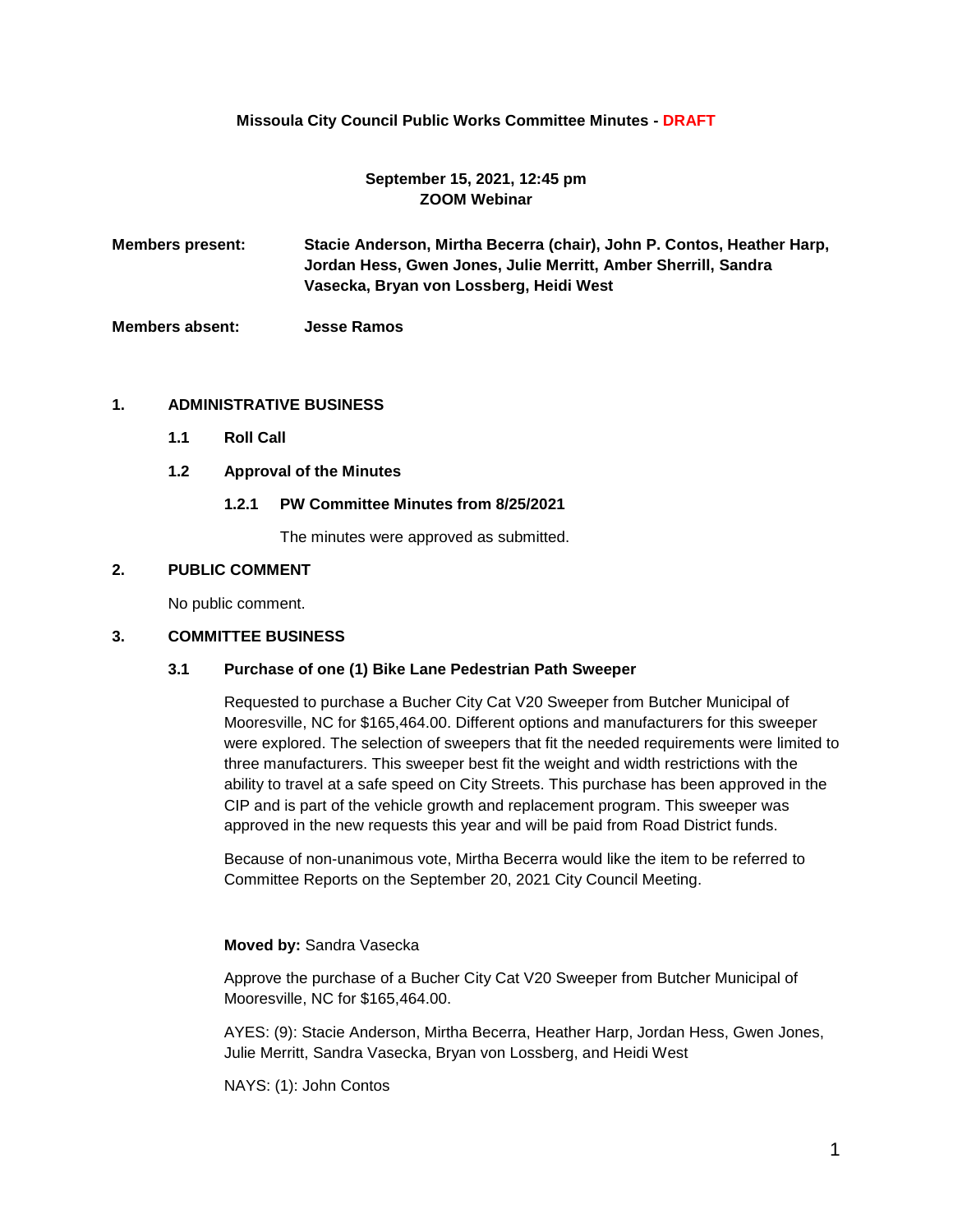ABSENT: (2): Jesse Ramos, and Amber Sherrill

## **Vote results:Approved (9 to 1)**

### **3.2 Purchase of one (1) Mini Excavator for Street Dept.**

Scott Colwell provided background on how the Streets department currently leases a mini excavator year round to complete its work. Purchasing a mini excavator would pay for its self after 5 years. Since the previous purchase of a road sweeper came in \$30,00 under budget there is room in the current budget to purchase this the mini excavator. This purchase has been approved in the CIP and is part of the vehicle growth and replacement program. This purchase was approved as a new request in this year's budget and will be funded out of Road District Funds.

#### **Moved by:** Sandra Vasecka

Approve the purchase of John Deere 35G Mini Excavator from (RDO Equipment of (Missoula, MT) for \$66,600.00.

AYES: (10): Stacie Anderson, Mirtha Becerra, John Contos, Heather Harp, Jordan Hess, Gwen Jones, Julie Merritt, Sandra Vasecka, Bryan von Lossberg, and Heidi West

ABSENT: (2): Jesse Ramos, and Amber Sherrill

**Vote results:Approved (10 to 0)**

### **3.3 Referral – Lease Purchase Agreement with Motorola Solutions for Radios**

Rick Larson provided background on the City's current radio system that supports the Missoula Police Department, Missoula Fire Department, and the City's Public Works and Mobility department. The existing equipment is past its service life so there is no manufacturer support or spare parts available. The consultant, Missoula Critical Partners, was hired to evaluate city's current system and needs. The critical issues identified are high noise floor at VHF (high band frequency) and lack of in-building coverage due to new construction and large buildings. The recommendation is to replace the current conventional system with P25 digital conventional simulcast and use 800 MHz frequency radios. He is requesting authorization to purchase 229 new mobile dual band 800 MHz radios for \$1,972,794. There is a Motorola one time discount through September 27th 2021, through the State of Montana National Association of State Procurement Officials contract. This discount will save approximately \$500,000. Chief White and Macy Davis emphasized the critical need of this for safety of responders and citizens. Sandra Vasecka disagrees with the leasing to fund this purchase.

Because of non-unanimous vote, Mirtha Becerra would like the item to be referred to Committee Reports on the September 20, 2021 City Council Meeting.

#### **Moved by:** Stacie Anderson

Approve and authorize the Mayor to sign a purchase agreement with Motorola for mobile radios at a cost not to exceed \$1,562,952.63.